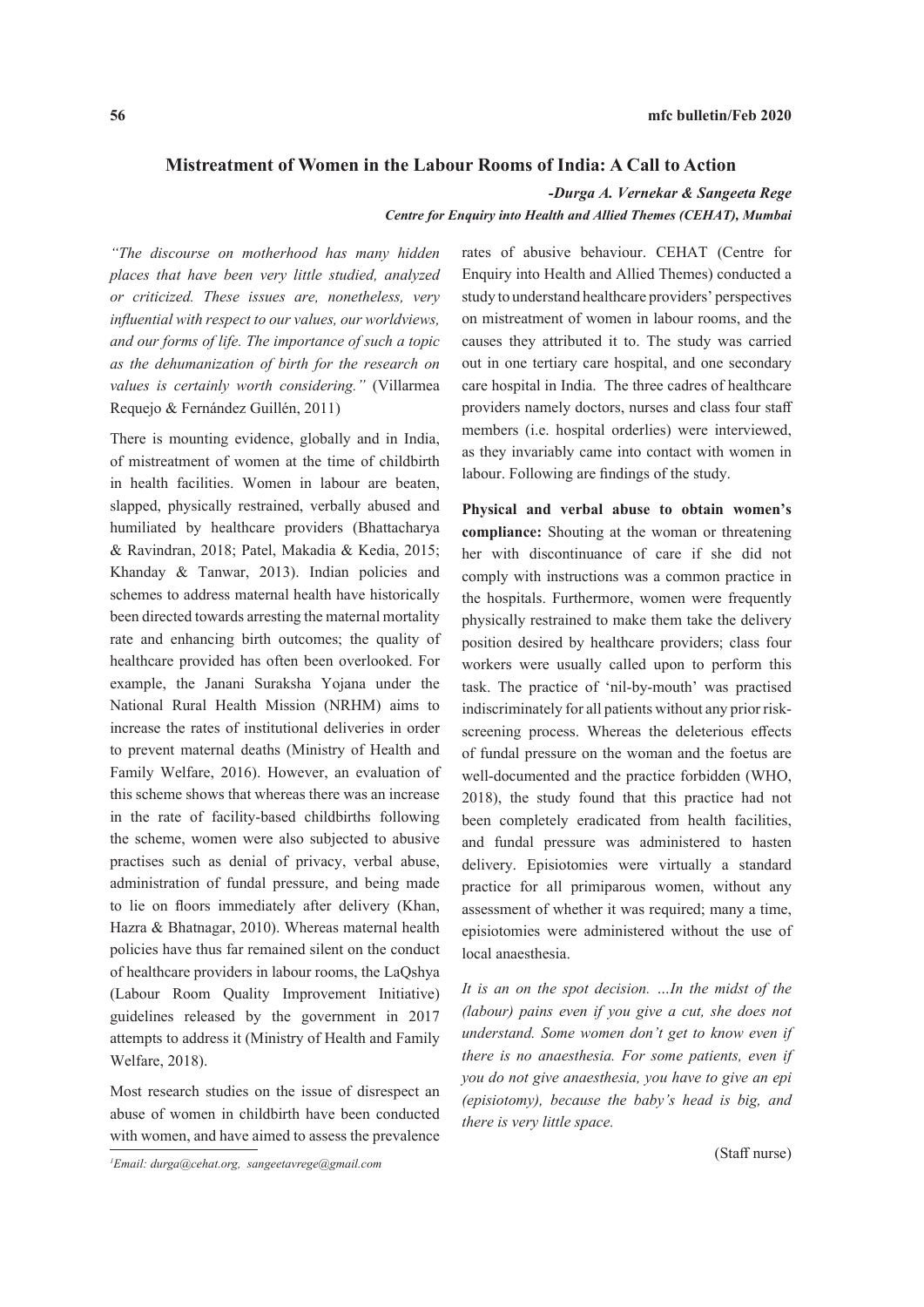Respondents denied the occurrence of any form of sexual abuse of the woman during childbirth, although some respondents recounted isolated complaints of sexual abuse against doctors at the time of conducting vaginal examinations. They however stated that it was the women who had misunderstood the situation, and that there was nothing of sexual in nature involved in the doctor's actions.

**Denial of 'violence' in labour rooms:** Whereas healthcare providers openly acknowledged the aforesaid practices, they did not perceive these practices as violence or abuse, but as a necessity for better birth outcomes.

*You have to do it for the baby. And we have to hold their feet and force them (to push harder). It also becomes necessary to give pressure on the fundus – Then we have to tie up their legs. Such cases have happened… Such experiences are plenty in the labour ward, they are routine, actually.*

### (Staff nurse)

Respondents largely opined that pain was an integral part of labour. Providers believed that though it became essential to use measures such as physical force during childbirth, women soon forgot these adverse interactions on the birth of the child. They derided and dismissed the usage of the term "violence" for such practices.

*See, the baby has to be delivered within that short period of time. …At that moment, it (physical and verbal abuse) becomes necessary. But after the baby is delivered, they say sorry, and we say sorry. Once the baby is out, everyone is relaxed. Otherwise during delivery sometimes even four staff members are required to pin the woman down....*

# (Resident doctor)

**Consent-taking as a mere formality:** Whereas informed consent-taking entails the client being an integral part of the decision-making process and understanding fully what he or she is assenting to, the study found that consent was equated to mere signatures or thumb-impressions on the consent form. Decisions regarding various childbirth

procedures were taken primarily by the healthcare providers on women's behalf as they believed they understood medical procedures best. These decisions were typically put forth to the relatives of the woman rather than the woman herself. Seldom was communicating the potential risks and complications of delivery practised in the antenatal period. Obtaining the signatures superseded the need to make patients and their relatives understand the implications of the procedure.

Consent was not taken before administering episiotomies, and they were considered "a part of the normal delivery process". As a staff nurse stated: No, not (consent is not taken) for episiotomies. Because that is a must. This procedure is a normal procedure and there is no need to take consent. *Ninety per cent of primis need episiotomies. They may be anaemic and therefore may need help through episiotomies.*

Consent for insertion of the intrauterine contraceptive device copper-T was taken when the woman was on the delivery table and had just delivered her baby; this was carried out intentionally as providers were aware that the woman was not in a mentally or physically conducive state to make informed decisions.

*Yes... it (copper-T insertion) is stressed on more during labour. Immediately post-delivery we do stress upon it. …Because the patient is now tired after delivering. (She already has) two children. She is more receptive during labour.*

#### (Senior doctor)

**Financial abuse of women and their families:**  The practice of class four workers demanding money from women and their families for services rendered, or for passing on the 'happy news' of the child's birth was rampant.

*Yes maushis take money. This happens a lot. We have strictly told the maushis not to take. But the maushis take during shifting the patient. …It is prohibited. But they don't take it in front of us. So we don't get to know.*

(Staff nurse)